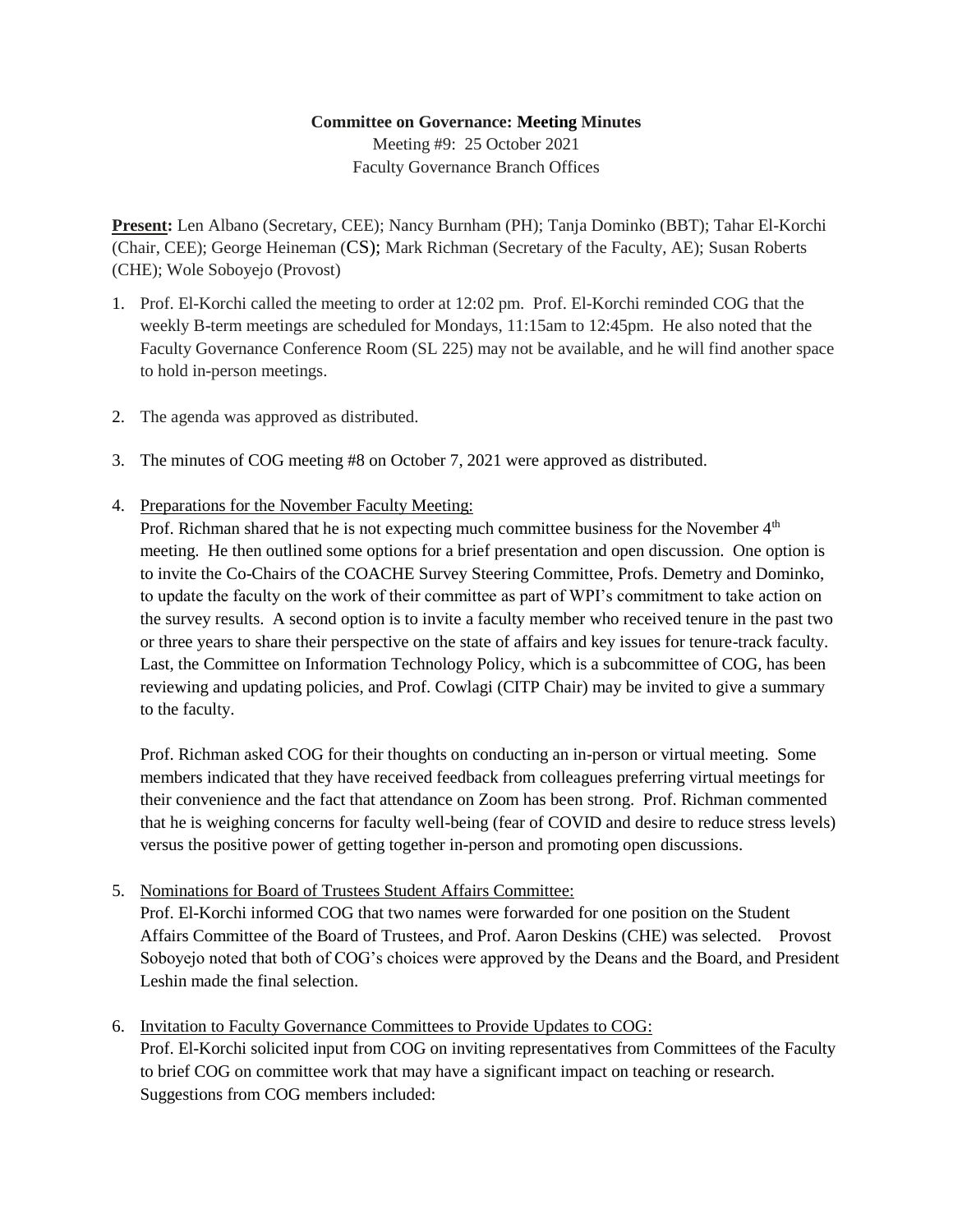- CITP, as noted above.
- Committee on Financial and Administrative Policy (FAP) to provide follow-up on that FAP salary review presentation that was scheduled for the May 2020 Faculty Meeting but canceled due to lack of time. Prof. Dominko, who is also a member of FAP, volunteered to talk with the committee on whether a presentation can be put together.
- Committee on Academic Policy (CAP) and Committee on Graduate Studies & Research (CGSR) to discuss whether a Pass/Fail grading option should be pursued as a permanent policy in the interests of student well-being.
- Presentations to COG or within the monthly faculty meetings to new initiatives, such as the Lab for Education & Application Prototypes (LEAP), the renovated lab facilities at 15 Sagamore Road, and medical robotics, that may interest the involvement of other faculty members.
- 7. Faculty Evaluation of Administrators (continued discussion from COG meeting #5): Prof. El-Korchi reported that Prof. Richman, Provost Soboyejo, and he attended a meeting of the Joint Coordinating Council (JCC) on Friday, October 22nd. At this meeting, President Leshin stated that she would like to see a pause on faculty evaluation of administrators because it is not a comprehensive review and it does not align with the other reviews that are conducted by the Administration and the Board of Trustees. Provost Soboyejo explained that the Administration is requesting a pause to provide time to define an evaluation process that would be collaboratively agreed upon by all parties, and he felt that this revision would require a three to six month pause.

COG members responded with concerns that this pause would cause the review process to fall further behind, given that the last evaluation occurred in Spring 2020. It was noted that these evaluations have been occurring for more than 25 years, and the evaluation instruments have been modified on multiple occasions to respond to feedback from the Administration and the administrators themselves. In COG meeting  $#5$  on September 16<sup>th</sup>, considerable time was devoted to identifying the complete set of administrators for evaluation and organizing them into two groups of six for evaluation in alternating years. The Dean of Undergraduate Studies, Dean of Graduate Studies, Vice Provost for Research, Chief Financial Officer, the Office of Talent & Inclusion, and the Chief Information Officer were placed in Group 1. The President, Provost, and the Deans of Arts & Sciences, Engineering, The Business School, and The Global School were placed in Group 2. In order to get back on a regular schedule, COG planned to evaluate the administrators in Group 1 this fall, and those in Group 2 will be evaluated in Spring 2022. Of the administrators listed in Group 1, COG had previously agreed to not include Michael Horan, Executive VP and CFO in this year's evaluation process because he is new to the position. Additionally, COG expressed a willingness to not include the Office of Talent & Inclusion with the hope that the Administration will set-up a university-wide review.

With the available meeting time quickly drawing to a close, Prof. El-Korchi decided to poll COG members by sending a confidential "Yes" or "No" vote to Penny Rock, Faculty Governance Executive Assistant. A "Yes" vote is to evaluate administrators starting this fall in the rotation approved in COG meeting minutes #5. As noted above, the CFO and the Office of Talent & Inclusion will not be evaluated in this cycle.